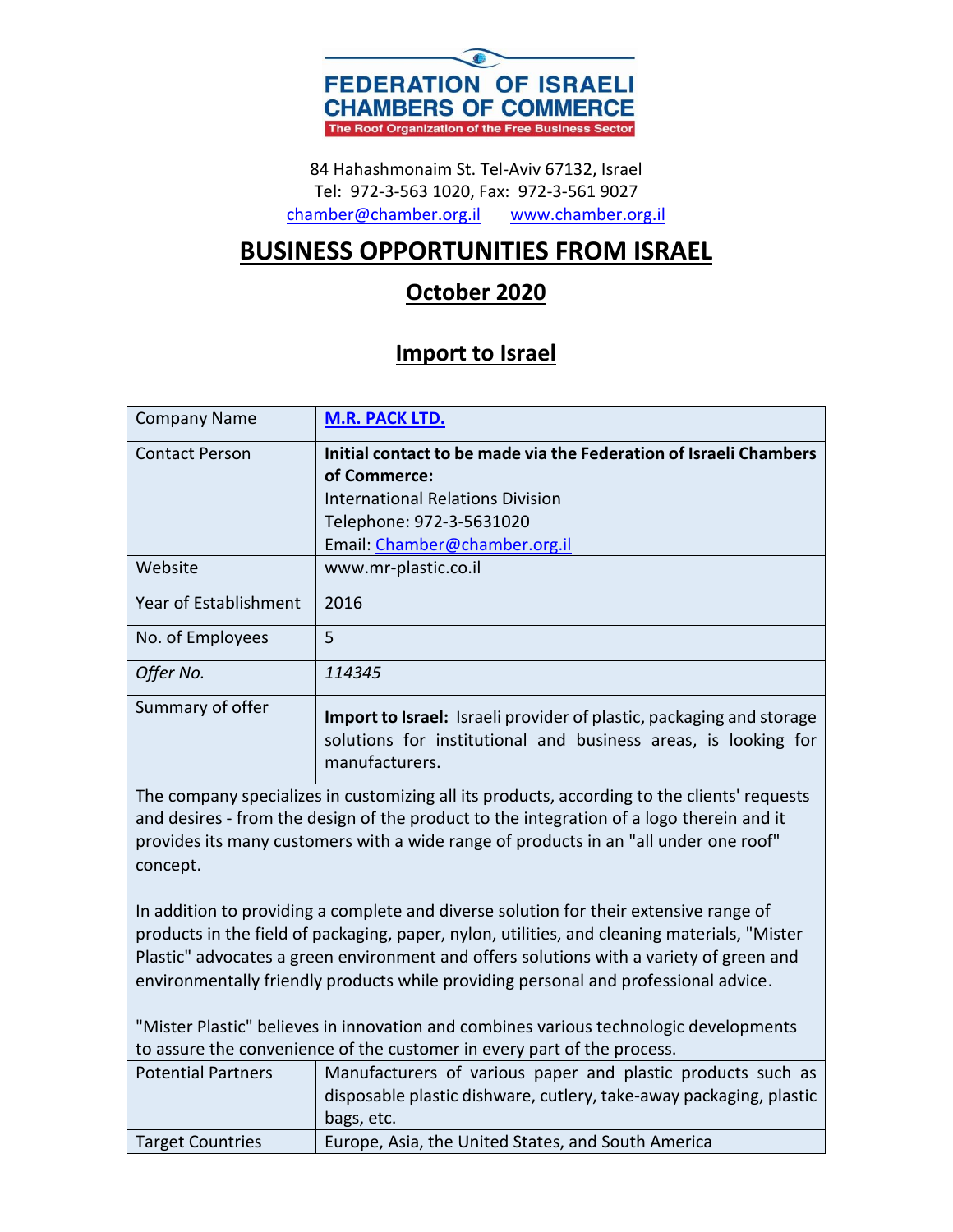| <b>Company Name</b>                                                                                                                                                                                                                                                                                   | <b>NAOT MEDICAL</b>                                                                                                 |
|-------------------------------------------------------------------------------------------------------------------------------------------------------------------------------------------------------------------------------------------------------------------------------------------------------|---------------------------------------------------------------------------------------------------------------------|
| <b>Contact Person</b>                                                                                                                                                                                                                                                                                 | Initial contact to be made via the Federation of Israeli Chambers                                                   |
|                                                                                                                                                                                                                                                                                                       | of Commerce:                                                                                                        |
|                                                                                                                                                                                                                                                                                                       | International Relations Division                                                                                    |
|                                                                                                                                                                                                                                                                                                       | Telephone: 972-3-5631020                                                                                            |
|                                                                                                                                                                                                                                                                                                       | Email: Chamber@chamber.org.il                                                                                       |
| Website                                                                                                                                                                                                                                                                                               | NAOT-MEDICAL.COM                                                                                                    |
| Year of Establishment                                                                                                                                                                                                                                                                                 | 2005                                                                                                                |
| No. of Employees                                                                                                                                                                                                                                                                                      | 4                                                                                                                   |
| Offer No.                                                                                                                                                                                                                                                                                             | 114241                                                                                                              |
| Summary of offer                                                                                                                                                                                                                                                                                      | Import to Israel: Israeli import and distribution company deals<br>with medical products, particularly dental items |
|                                                                                                                                                                                                                                                                                                       | Export from Israel: 50,000PCS of FFP2 Medical grade duckbill<br>shape face masks with EAC certificate.              |
| An Israeli import company specializing in medical products, particularly dental items is<br>looking for manufacturer and distributors.                                                                                                                                                                |                                                                                                                     |
| It provides medical and dental import and distribution services, offering their clients with<br>products of their own brand and brands from leading suppliers worldwide, such as:<br>Saliva Ejector, Dental Bib, Face Masks, Dental Apron, Non-woven Sponge, Dental Cotton<br>Roll, Dry Ice and more. |                                                                                                                     |

The company is looking for a reliable manufacturer of quality TYPE 5,6 COVERALLS. Should have an EN ISO 13982-1:2004+A1:2010 Type 5, EN 13034:2005+A1:2009 Type 6. Monthly need of 3,000pcs and experienced distributor in the medical field for their 50,000PCS of FFP2 Medical grade duckbill shape face masks with EAC certificate. Potential Partners | Medical Manufacturers and Distributors Target Countries | Distributors from: Russia, Belarus, Armenia, Kazakhstan, Kyrgyzstan.

Manufacturers from: EU countries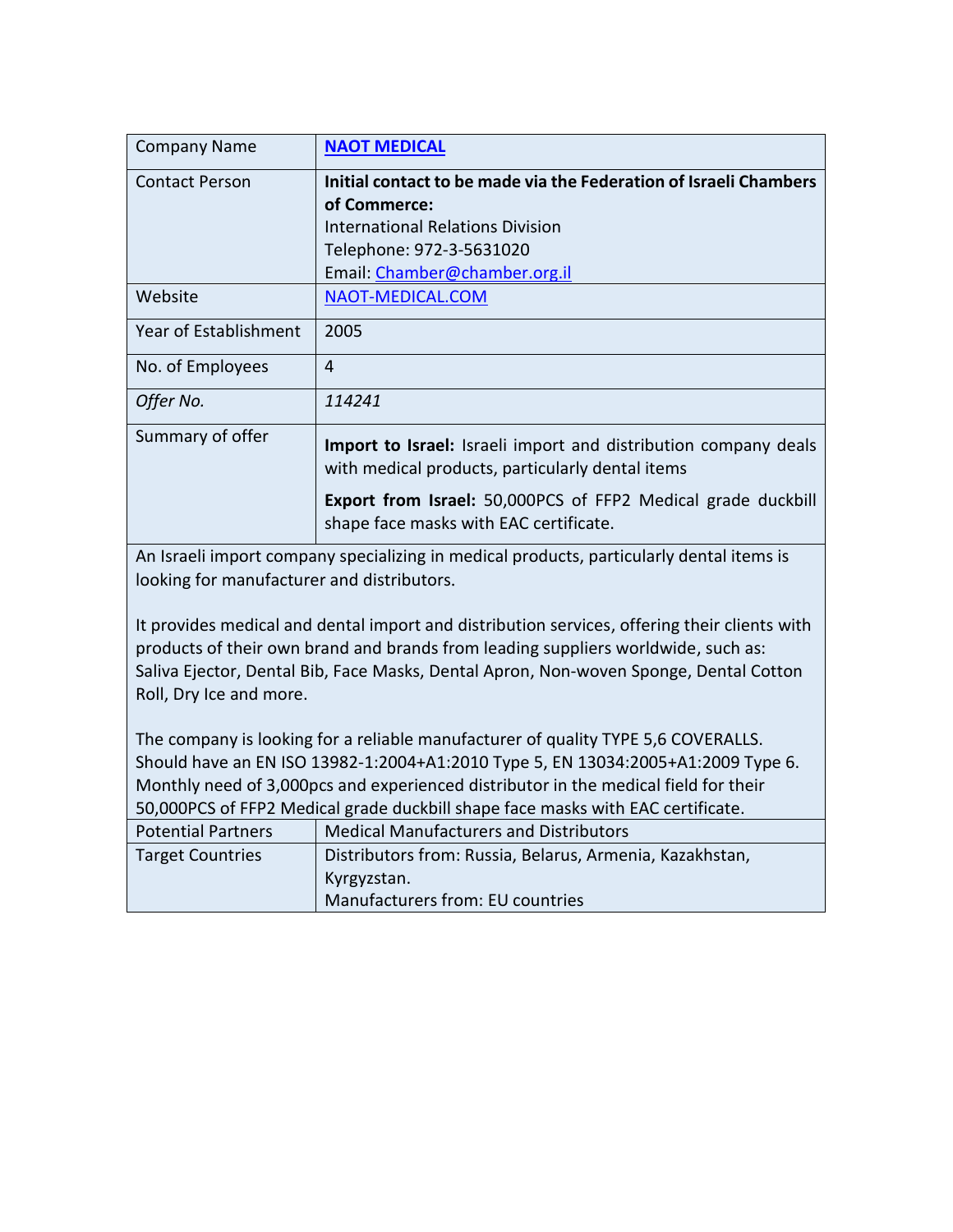| <b>Company Name</b>   | <b>Pavilion Spark</b>                                                                        |
|-----------------------|----------------------------------------------------------------------------------------------|
| <b>Contact Person</b> | Initial contact to be made via the Federation of Israeli Chambers                            |
|                       | of Commerce:                                                                                 |
|                       | <b>International Relations Division</b>                                                      |
|                       | Telephone: 972-3-5631020                                                                     |
|                       | Email: Chamber@chamber.org.il                                                                |
| Website               | https://www.pavilion-spark.com/                                                              |
| Year of Establishment | 1973                                                                                         |
| No. of Employees      | 100                                                                                          |
| Offer No.             | 114243                                                                                       |
| Summary of offer      | <b>Import to Israel:</b> An Israeli leading company in the automotive<br>spare parts sector. |

An Israeli company specialized in importing and distributing electrical parts for cars is looking for suppliers and manufacturers.

The company is one of Israel's leading companies in the automotive spare parts sector. During the 80s the company expanded its activities into overlapping fields –such as body parts, lamps, mirror, cooling system and accessories.

Nowadays the company covers various activities within this sector and provides its many customers with a wide range of parts in an "all under one roof" concept.

The company's activities are organized according to specialist professional departments with support from a logistical network backing each department. The sales sector is managed by sales representatives and activities are operated in a 12000 m 2 warehouse. The company has more than 600 customers throughout the country including stores, wholesalers, dealers, distributors of parts for collision repairs, vehicle rental and lease companies, vehicle importers, Ministry of Defense, Israel Police, Israel Electric Corp., municipalities and other government companies and institutions

| <b>Potential Partners</b> | The company is looking for suppliers and manufacturers within |
|---------------------------|---------------------------------------------------------------|
|                           | the automotive spare parts sector.                            |
| <b>Target Countries</b>   | Worldwide                                                     |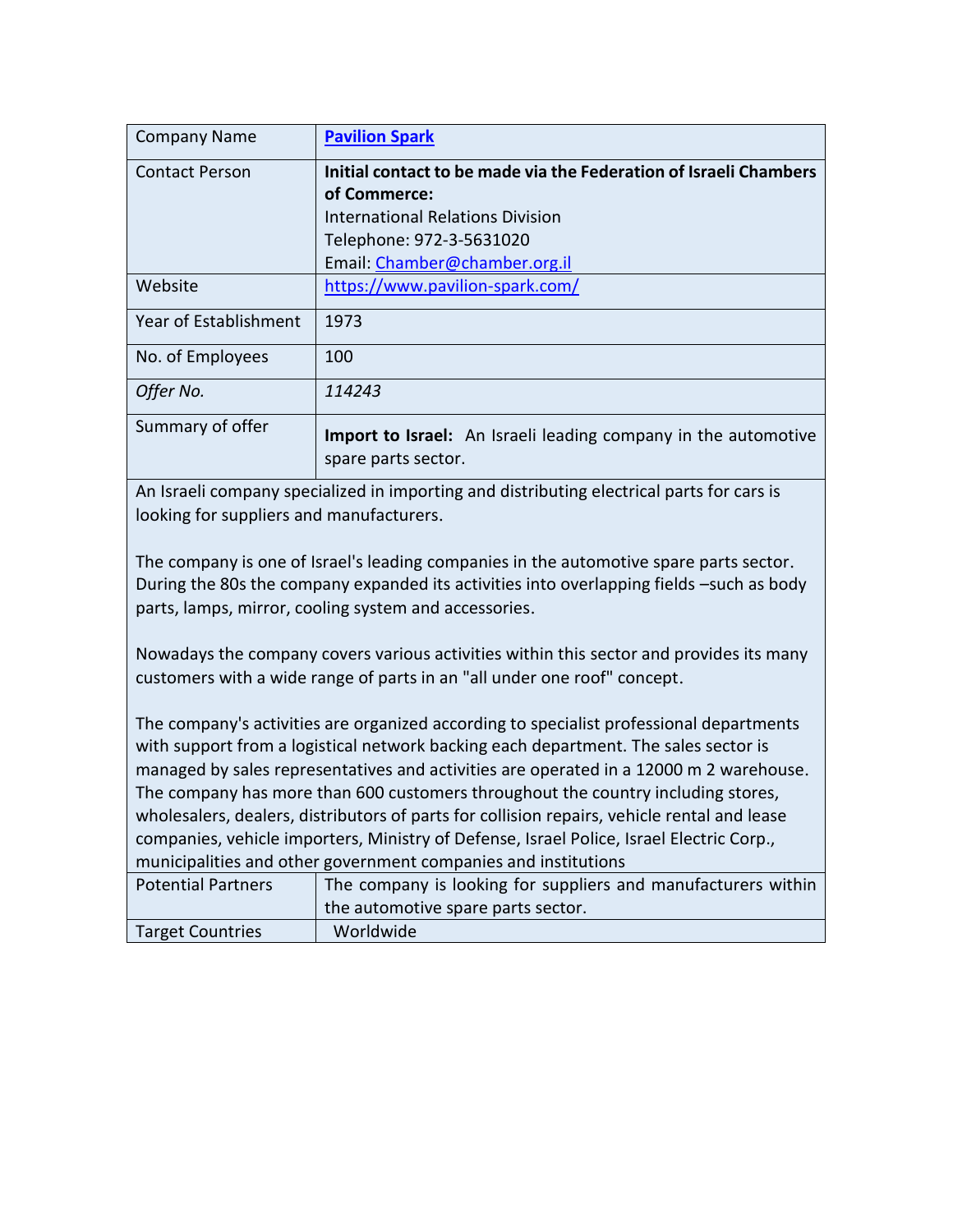| <b>Company Name</b>   | <b>Tekoa Mushroom Farms Ltd.</b>                                                                                                                              |
|-----------------------|---------------------------------------------------------------------------------------------------------------------------------------------------------------|
| <b>Contact Person</b> | Initial contact to be made via the Federation of Israeli Chambers                                                                                             |
|                       | of Commerce:                                                                                                                                                  |
|                       | <b>International Relations Division</b>                                                                                                                       |
|                       | Telephone: 972-3-5631020                                                                                                                                      |
|                       | Email: Chamber@chamber.org.il                                                                                                                                 |
| Website               | www.tekoafarms.co.il                                                                                                                                          |
| Year of Establishment | 1986                                                                                                                                                          |
| No. of Employees      | 60                                                                                                                                                            |
| Offer No.             | 82075                                                                                                                                                         |
| Summary of offer      | Import to Israel: Israeli company specialized in cultivation,<br>marketing and import of unique, high quality fruits and<br>vegetables looking for suppliers. |

For the past 30 years, the company has specialized in cultivation, marketing and import of unique, high quality fruits and vegetables.

The company is highly regarded by both cultivators and chefs for its sophisticated methods, and is today the leading professional entity for specialty mushrooms in Israel. More new and unique vegetable products have been added to the Israeli food basket, courtesy of their company, resulting in heightened interest and demand for an expanding variety of food innovations.

Since its founding, the company has endeavoured to broaden its range of unique food items for the Israeli table, to achieve the highest standards and respond to growing demand from our customers for natural and healthy food.

Our products include a variety of fresh and dried mushroom types, fresh ginger, endive, fresh turmeric root, sun-dried tomatoes, genuine lime, shallots and more. Some of these are locally produced and others are imported from distant and exotic lands. They are "our treasures", each carefully chosen for their high level of quality, health benefits, and of course – taste.

| <b>Potential Partners</b> | Suppliers of fruits and vegetables.                               |
|---------------------------|-------------------------------------------------------------------|
| <b>Target Countries</b>   | All countries that have approval from the Ministry of Agriculture |
|                           | import fresh agricultural produce.                                |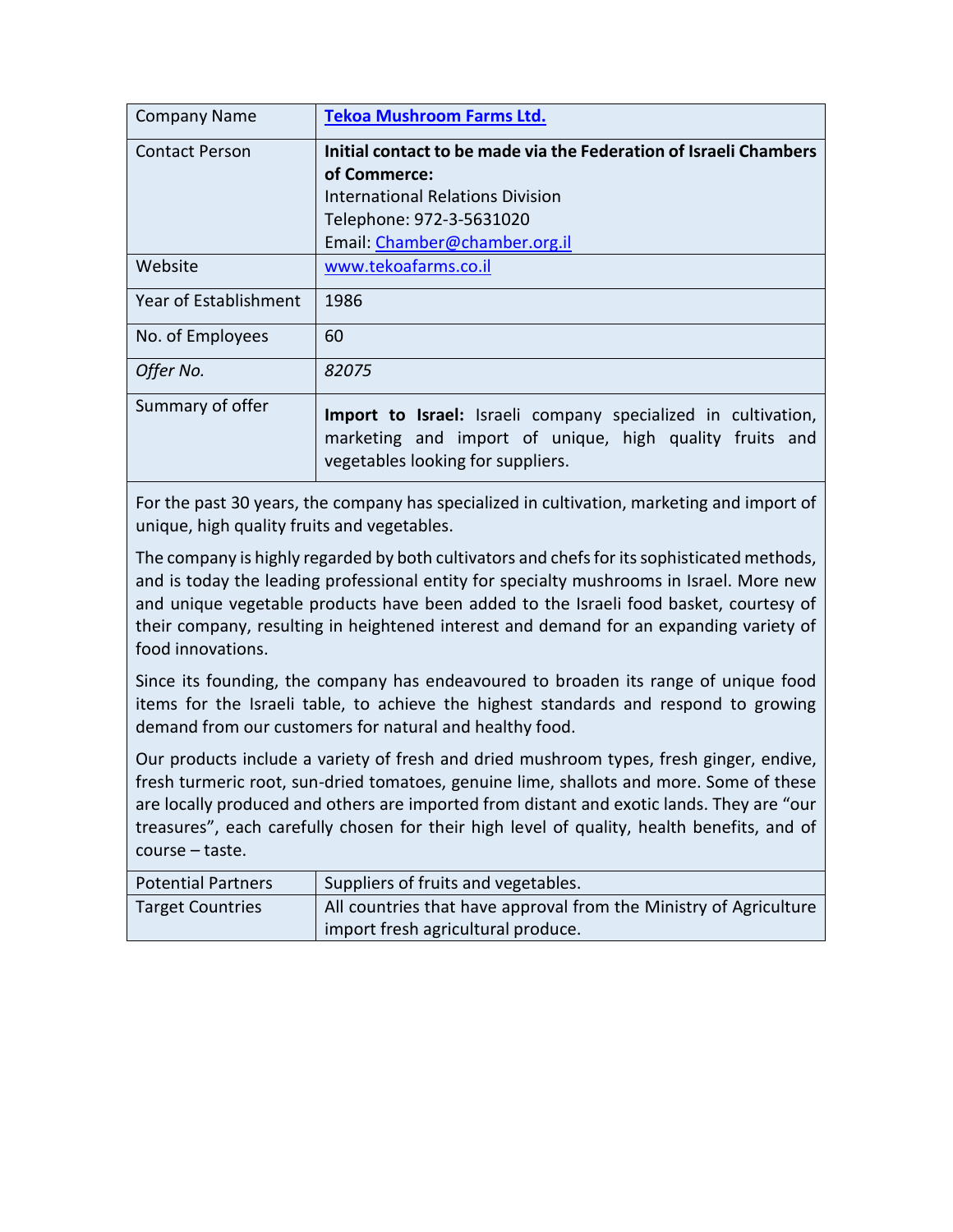## **Export from Israel**

| <b>Company Name</b>                                                                                                                                                                                                                                      | <b>Beni Bahig</b>                                                                                                                                   |
|----------------------------------------------------------------------------------------------------------------------------------------------------------------------------------------------------------------------------------------------------------|-----------------------------------------------------------------------------------------------------------------------------------------------------|
| <b>Contact Person</b>                                                                                                                                                                                                                                    | Initial contact to be made via the Federation of Israeli Chambers                                                                                   |
|                                                                                                                                                                                                                                                          | of Commerce:                                                                                                                                        |
|                                                                                                                                                                                                                                                          | <b>International Relations Division</b>                                                                                                             |
|                                                                                                                                                                                                                                                          | Telephone: 972-3-5631020                                                                                                                            |
|                                                                                                                                                                                                                                                          | Email: Chamber@chamber.org.il                                                                                                                       |
| Website                                                                                                                                                                                                                                                  | http://arak-kawar.com                                                                                                                               |
| Year of Establishment                                                                                                                                                                                                                                    | 1949                                                                                                                                                |
| No. of Employees                                                                                                                                                                                                                                         | 20                                                                                                                                                  |
| Offer No.                                                                                                                                                                                                                                                | 114244                                                                                                                                              |
| Summary of offer                                                                                                                                                                                                                                         | Export from Israel: An Israeli Family Distillery Produces Arak,<br>Vodka, Brandy and Wine out of Finest Ingredients is Looking for<br>Distributors. |
| Company's fine grape brandy is distilled in small batches with a fine taste and aroma for<br>those who understand, made from the carefully selected white grape varieties<br>(Chardonnay, Chenin Blanc and Sauvignon Blanc) grown in the Galilee region. |                                                                                                                                                     |
| worldwide.                                                                                                                                                                                                                                               | The brandy is produced under supervision of one of the highest kosher certifications                                                                |
| They also produce a high-quality vodka that is free from any aftertaste and has a                                                                                                                                                                        |                                                                                                                                                     |
|                                                                                                                                                                                                                                                          | distinctively smooth and rich flavour. It is manufactured through a traditional, meticulous                                                         |
| process from natural ingredients, spring water, and extra quality premium spirits.                                                                                                                                                                       |                                                                                                                                                     |
| The distributors should have experience in the food industry, retail chains, supermarkets                                                                                                                                                                |                                                                                                                                                     |
| grocery stores and hospitality industry. In addition to all markets, the company is also                                                                                                                                                                 |                                                                                                                                                     |
|                                                                                                                                                                                                                                                          | interested in focusing on oriental/middle eastern food markets.                                                                                     |
| <b>Potential Partners</b>                                                                                                                                                                                                                                | International distributors                                                                                                                          |
| <b>Target Countries</b>                                                                                                                                                                                                                                  | Worldwide                                                                                                                                           |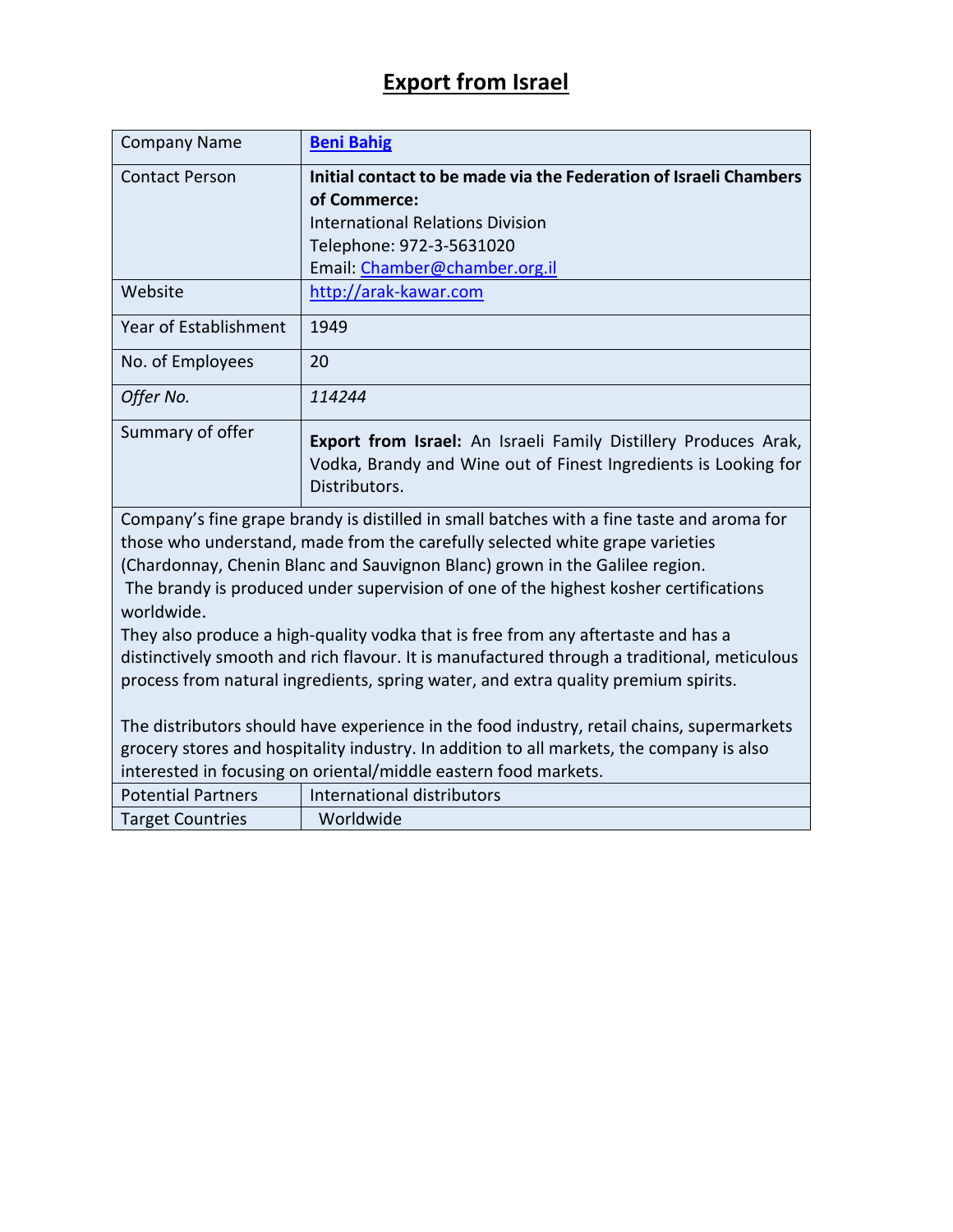| <b>Company Name</b>                                                                                                                                                                                                                                                                                                                                                                   | <b>Breedex</b>                                                                                                                             |
|---------------------------------------------------------------------------------------------------------------------------------------------------------------------------------------------------------------------------------------------------------------------------------------------------------------------------------------------------------------------------------------|--------------------------------------------------------------------------------------------------------------------------------------------|
| <b>Contact Person</b>                                                                                                                                                                                                                                                                                                                                                                 | Initial contact to be made via the Federation of Israeli Chambers                                                                          |
|                                                                                                                                                                                                                                                                                                                                                                                       | of Commerce:                                                                                                                               |
|                                                                                                                                                                                                                                                                                                                                                                                       | <b>International Relations Division</b>                                                                                                    |
|                                                                                                                                                                                                                                                                                                                                                                                       | Telephone: 972-3-5631020                                                                                                                   |
|                                                                                                                                                                                                                                                                                                                                                                                       | Email: Chamber@chamber.org.il                                                                                                              |
| Website                                                                                                                                                                                                                                                                                                                                                                               | https://www.breedx.com/                                                                                                                    |
| <b>Year of Establishment</b>                                                                                                                                                                                                                                                                                                                                                          | 2017                                                                                                                                       |
| No. of Employees                                                                                                                                                                                                                                                                                                                                                                      | 12                                                                                                                                         |
| Offer No.                                                                                                                                                                                                                                                                                                                                                                             | 114248                                                                                                                                     |
| Summary of offer                                                                                                                                                                                                                                                                                                                                                                      | Export from Israel /Joint Ventures: Israeli company offers a new<br>method for breeding high-value vegetables, is looking for<br>partners. |
| Their Israeli innovative approach to vegetables breeding includes the use of artificial intelligence<br>and machine-learning that enables acceleration of the breeding process, while improving the<br>accuracy of the varieties fit to various production areas and customer's taste.<br>By implementing market-pull strategy with leading supermarket chains, shippers and category |                                                                                                                                            |
| managers, the company is able to shorten time-to-market as well as position itself as a leader of<br>high value products, profitable to all its partners along the fresh produce supply-chain.                                                                                                                                                                                        |                                                                                                                                            |
| The company launched successfully its SLP varieties in Israel, Europe, North America and South                                                                                                                                                                                                                                                                                        |                                                                                                                                            |
| Africa in collaboration with leading growers, shippers and supermarket chains, such as Lidl,                                                                                                                                                                                                                                                                                          |                                                                                                                                            |
| Mastronardi and Woolworths.                                                                                                                                                                                                                                                                                                                                                           |                                                                                                                                            |
| <b>Potential Partners</b>                                                                                                                                                                                                                                                                                                                                                             | The Company is looking for collaboration with leading growers,                                                                             |
|                                                                                                                                                                                                                                                                                                                                                                                       | shippers, and supermarket chains under license agreement.                                                                                  |
| <b>Target Countries</b>                                                                                                                                                                                                                                                                                                                                                               | Italy, France, Holland, Austria, and South Korea.                                                                                          |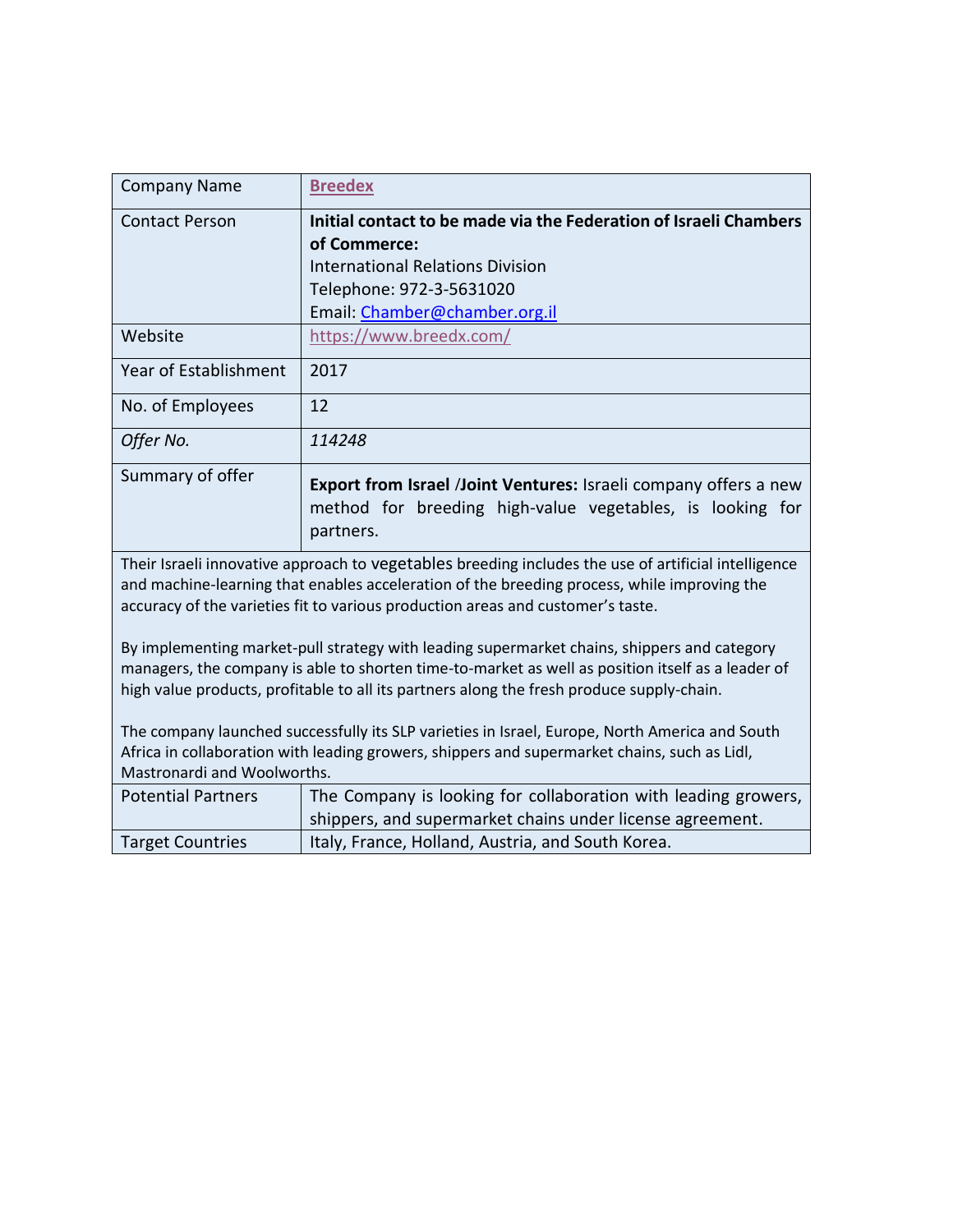| <b>Company Name</b>                                                                                                                                                                                                                                                                                                                           | <b>Fourtec</b>                                                                                      |  |
|-----------------------------------------------------------------------------------------------------------------------------------------------------------------------------------------------------------------------------------------------------------------------------------------------------------------------------------------------|-----------------------------------------------------------------------------------------------------|--|
| <b>Contact Person</b>                                                                                                                                                                                                                                                                                                                         | Initial contact to be made via the Federation of Israeli Chambers                                   |  |
|                                                                                                                                                                                                                                                                                                                                               | of Commerce:                                                                                        |  |
|                                                                                                                                                                                                                                                                                                                                               | <b>International Relations Division</b>                                                             |  |
|                                                                                                                                                                                                                                                                                                                                               | Telephone: 972-3-5631020                                                                            |  |
|                                                                                                                                                                                                                                                                                                                                               | Email: Chamber@chamber.org.il                                                                       |  |
| Website                                                                                                                                                                                                                                                                                                                                       | https://fourtec.com/                                                                                |  |
| Year of Establishment                                                                                                                                                                                                                                                                                                                         | 1989                                                                                                |  |
| No. of Employees                                                                                                                                                                                                                                                                                                                              | 15                                                                                                  |  |
| Offer No.                                                                                                                                                                                                                                                                                                                                     | 114249                                                                                              |  |
| Summary of offer                                                                                                                                                                                                                                                                                                                              | <b>Export from Israel:</b> An Israeli data logging system company wish<br>to establish partnership. |  |
| This Israeli company is a leading developer of data logging systems that provides<br>monitoring solutions, focusing on the cold supply chain management, wishes to establish<br>partnership with companies already selling monitoring equipment to the pharmaceutical<br>industry, laboratories, food and processing and logistics companies. |                                                                                                     |  |
| The company developed monitoring solutions mainly for the supply and cool chain, for<br>industries such as food, aquaculture and agricultures, greenhouses, pharmaceuticals,<br>health services, warehousing, transportation, logistics and more.                                                                                             |                                                                                                     |  |
| The Company is looking for partnership with professional companies and distributors that<br>have a good understanding, connections and a clear understanding about the targeted<br>market.                                                                                                                                                    |                                                                                                     |  |
| <b>Potential Partners</b>                                                                                                                                                                                                                                                                                                                     | Distributors already selling monitoring equipment to the                                            |  |
|                                                                                                                                                                                                                                                                                                                                               | pharmaceutical industry, laboratories, food and food processing<br>and logistics companies          |  |
| <b>Target Countries</b>                                                                                                                                                                                                                                                                                                                       | Worldwide                                                                                           |  |